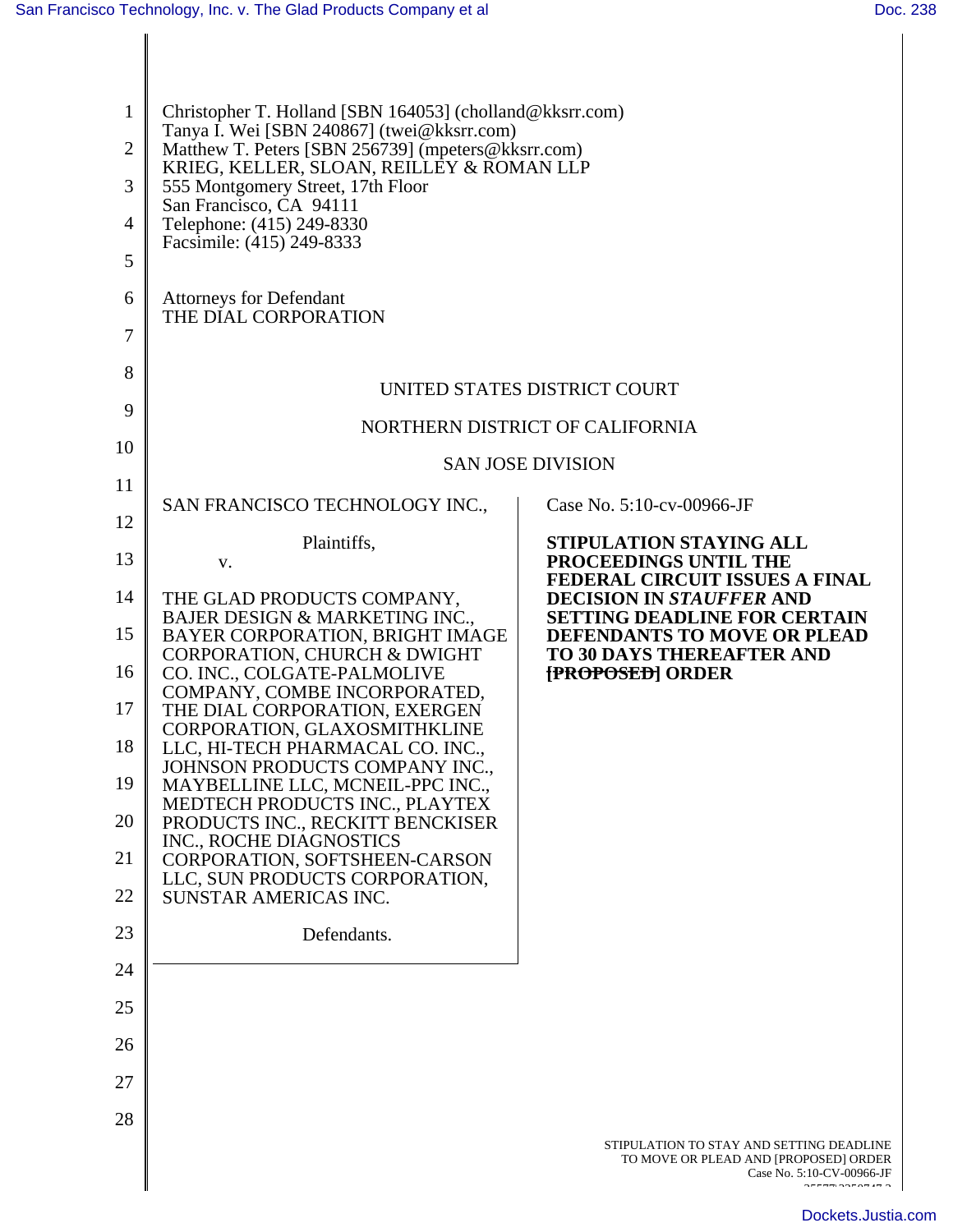| $\mathbf{1}$   | Plaintiff San Francisco Technology Inc. ("Plaintiff") and the undersigned defendants, The                                                                                 |  |  |
|----------------|---------------------------------------------------------------------------------------------------------------------------------------------------------------------------|--|--|
| $\overline{2}$ | Dial Corporation and Johnson Products Company Inc. ("Defendants"), through their respective                                                                               |  |  |
| 3              | counsel, hereby make the following stipulation (the "Stipulation"):                                                                                                       |  |  |
| 4              | WHEREAS, Plaintiff filed its complaint (Dkt. No. 1) on March 5, 2010 (the "Complaint")                                                                                    |  |  |
| 5              | alleging that Defendants have falsely marked articles in violation of 35 U.S.C. § 292; and                                                                                |  |  |
| 6              | WHEREAS, Plaintiff had earlier filed a substantially similar complaint asserting the same                                                                                 |  |  |
| 7              | false marking claim against other defendants in San Francisco Technology Inc. v. Adobe Systems                                                                            |  |  |
| 8              | Incorporated, et al., Case No. 2009-06083 ("Adobe"), on December 30, 2009; and                                                                                            |  |  |
| 9              | WHEREAS, on April 13, 2010, after full briefing and argument, Judge Seeborg of the                                                                                        |  |  |
| 10             | Northern District of California stayed Adobe pending resolution of Stauffer v. Brooks Bros.,                                                                              |  |  |
| 11             | Appeal Nos. 2009-1428, 2009-1430, 2009-1453 ("Stauffer"); and                                                                                                             |  |  |
| 12             | WHEREAS, Judge Seeborg held in <i>Adobe</i> that the circumstances in which a private party                                                                               |  |  |
| 13             | has standing under Article III of the United States Constitution to bring a <i>qui tam</i> action for false                                                               |  |  |
| 14             | patent marking under 35 U.S.C. § 292(b) is an issue of first impression currently pending before                                                                          |  |  |
| 15             | the United States Court of Appeals for the Federal Circuit in Stauffer; and                                                                                               |  |  |
| 16             | WHEREAS, Judge Seeborg held that once the <i>Stauffer</i> decision is rendered, the Federal                                                                               |  |  |
| 17             | Circuit's reasoning and analysis will likely bear directly on this Court's consideration of the                                                                           |  |  |
| 18             | pending motions to dismiss for lack of subject matter jurisdiction; and                                                                                                   |  |  |
| 19             | WHEREAS, the parties agree that Judge Seeborg's reasoning is equally applicable to this                                                                                   |  |  |
| 20             | proceeding and, therefore, stipulate and agree that all claims asserted herein against Defendants                                                                         |  |  |
| 21             | The Dial Corporation and Johnson Products Company Inc. should be stayed pending a final                                                                                   |  |  |
| 22             | decision by the Federal Circuit; and                                                                                                                                      |  |  |
| 23             | WHEREAS, the Stipulation would stay the hearings and all related proceedings on the                                                                                       |  |  |
| 24             | Motion to Dismiss or, in the Alternative, to Stay, or in the Further Alternative, to Sever (Dkt. No.                                                                      |  |  |
| 25             | 159) filed by The Dial Corporation on May 7, 2010 as well as the Motion to Dismiss and Motion                                                                             |  |  |
| 26             | to Stay in the Alternative filed by Johnson Products Company Inc. (Dkt. Nos. 193 and 194); and                                                                            |  |  |
| 27             | WHEREAS, The Dial Corporation has previously stipulated with Plaintiff to extend time                                                                                     |  |  |
| 28             | to respond to the Complaint to May 7, 2010 (Dkt. No. 27); and                                                                                                             |  |  |
|                | STIPULATION TO STAY AND SETTING DEADLINE<br>TO MOVE OR PLEAD AND [PROPOSED] ORDER<br>$-2-$<br>Case No. 5:10-CV-00966-JF<br>$\sim$ - - - - $\sim$ - $\sim$ - $\sim$ $\sim$ |  |  |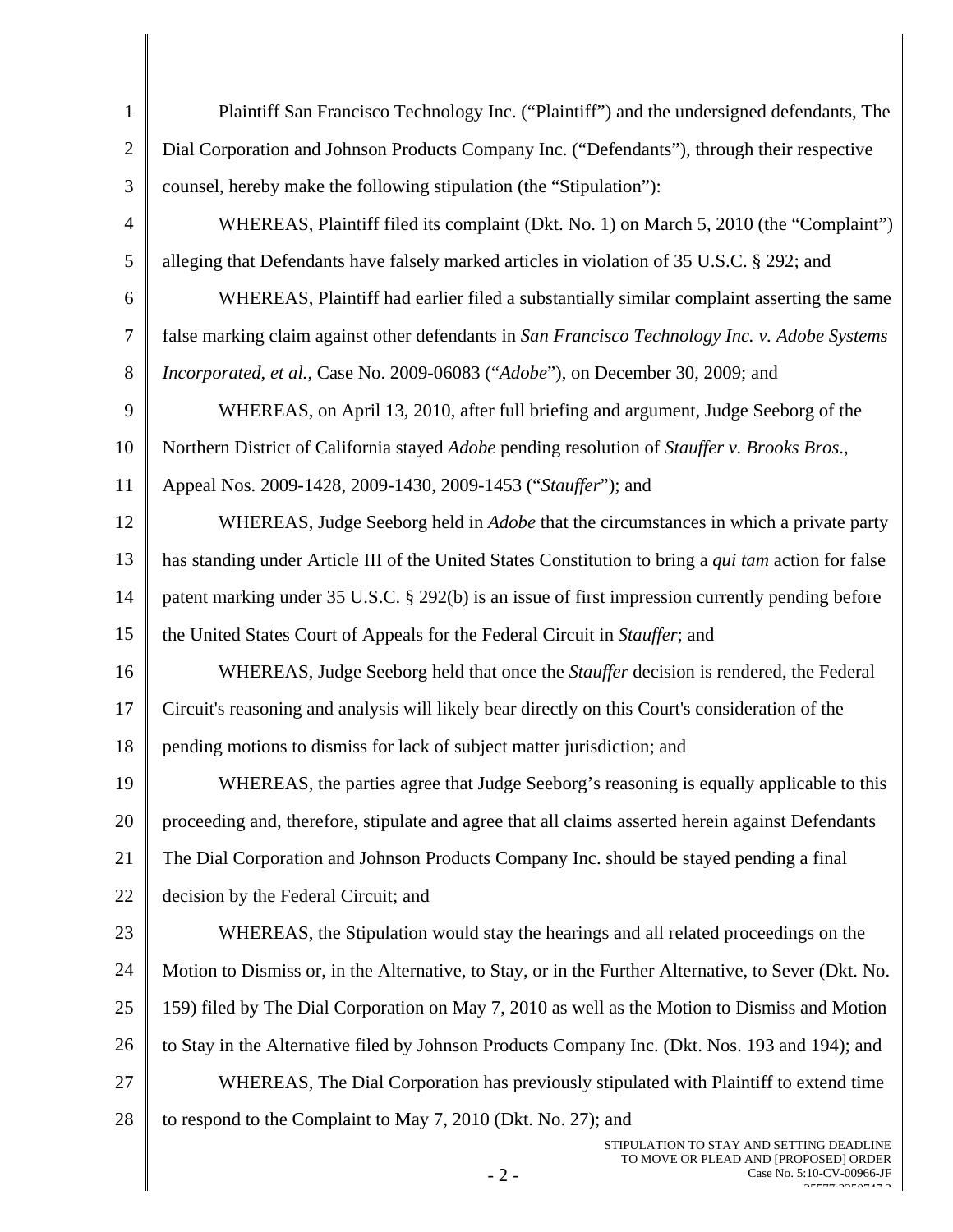| $\mathbf{1}$   | WHEREAS, the purpose of the stay is to narrow the litigated issues in this case and the                |  |
|----------------|--------------------------------------------------------------------------------------------------------|--|
| $\overline{2}$ | stipulating parties have agreed to further narrow the litigated issues in this case by agreeing that   |  |
| 3              | venue and personal jurisdiction are appropriate in the Northern District of California for this case   |  |
| $\overline{4}$ | (To be clear, except for the personal jurisdiction and venue aspects of this stipulation, the parties  |  |
| 5              | to this stipulation have not waived any other potential right, claim, argument, counterclaim,          |  |
| 6              | and/or defense in law or equity.); and                                                                 |  |
| 7              | WHEREAS, the requested time modification would have no other effect on the schedule                    |  |
| 8              | for the case because currently no trial date has been set; and                                         |  |
| 9              | WHEREAS, the parties herein have agreed to stay all proceedings until the Federal                      |  |
| 10             | Circuit issues a final decision in the <i>Stauffer</i> decision (or further order of this Court);      |  |
| 11             | THEREFORE, THE PARTIES HEREBY STIPULATE THAT:                                                          |  |
| 12             | These proceedings and all aspects of the case with respect to Defendants The Dial                      |  |
| 13             | Corporation and Johnson Products Company Inc. are hereby stayed until: (1) the Federal Circuit         |  |
| 14             | issues a final decision in Stauffer v. Brooks Bros., Appeal Nos. 2009-1428, 2009-1430, 2009-           |  |
| 15             | 1453 (i.e., at the expiration of time to file a petition for rehearing or the denial of a timely-filed |  |
| 16             | petition); and (2) further order of the Court in accordance with the Federal Circuit's decision in     |  |
| 17             | Stauffer; and                                                                                          |  |
| 18             | The responsive pleading of Defendants The Dial Corporation and Johnson Products                        |  |
| 19             | Company Inc. are hereby due 30 days thereafter; and                                                    |  |
| 20             | The stipulating parties have agreed that venue and personal jurisdiction are appropriate in            |  |
| 21             | the Northern District of California for this case. However, no other rights, defenses, and/or          |  |
| 22             | arguments of either party are intended to be, or are, affected by this stipulation, except for those   |  |
| 23             | related to venue and personal jurisdiction expressly stated above. Specifically, nothing in Dial's     |  |
| 24             | motion (Dkt. No. 159), Johnson Products' motions (Dkt. Nos. 193 and 194) nor Plaintiff's               |  |
| 25             | potential objections and/or responses to those motions are waived, and Dial and Johnson Products       |  |
| 26             | specifically reserve the right to reassert those defenses and/or arguments at a later time.            |  |
| 27             |                                                                                                        |  |
| 28             |                                                                                                        |  |
|                |                                                                                                        |  |